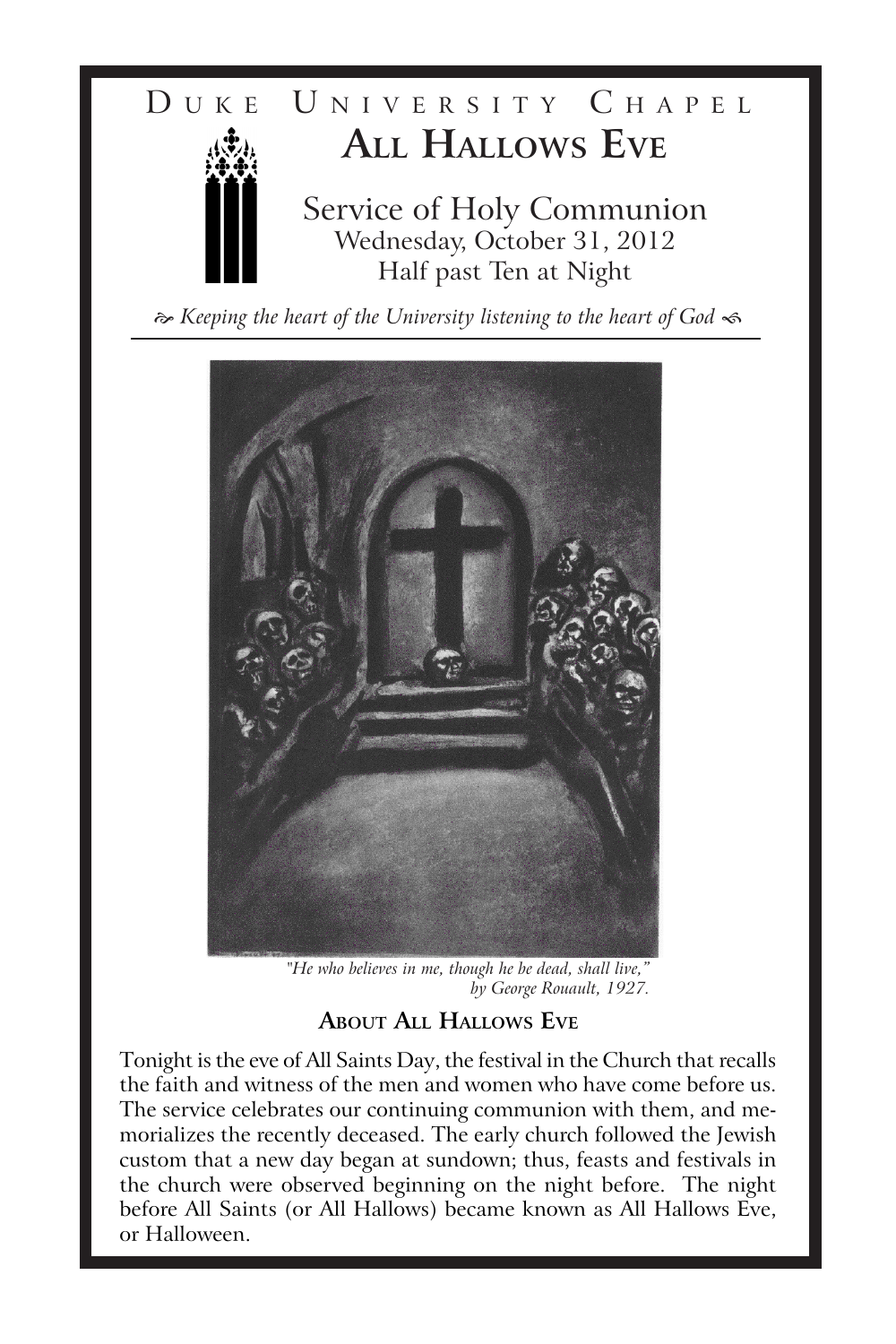### **Entrance**

*The service begins on the Chapel lawn around a fire, symbolizing the work of the Holy Spirit in the lives of the saints and martyrs. The ushers will distribute candles.*

\*Greeting

Leader: Light and peace, in Jesus Christ our Lord. **People: Thanks be to God.**

\*Opening Prayer *(in unison)*

**Lord Christ, your saints have given light to the world in every generation: grant that we who follow in their footsteps may be worthy to enter with them into that heavenly country, where you live and reign for ever and ever. Amen.**

## \*Procession of the Saints

*The congregation will silently follow the crucifer and worship leaders inside, bearing the light with them. The choir sings from the triforium and transepts while the congregation processes into the chancel to be seated. If the chancel fills, please be seated in the chairs at the front of the nave.*

## \*Choral Introit

Requiem aeternam (Plainchant)

*Requiem æternam dona eis, Domine, et lux perpetua luceat eis. Te decet hymnus Deus, in Sion, et tibi reddetur votum in Ierusalem. Exaudi orationem meam; ad te omnis caro veniet. Requiem æternam dona eis, Domine, et lux perpetua luceat eis.*

Grant them eternal rest, O Lord, and let perpetual light shine upon them. A hymn becomes you, O God, in Zion, and to you shall a vow be repaid in Jerusalem. Hear my prayer; to you shall all flesh come. Grant them eternal rest, O Lord, and let perpetual light shine upon them.

Preparation (Plainchant)

The Lord almighty grant us peaceful night and a perfect end. Amen. Our help is in the name of the Lord: the maker of heaven and earth. O God, make speed to save us. O Lord, make haste to help us.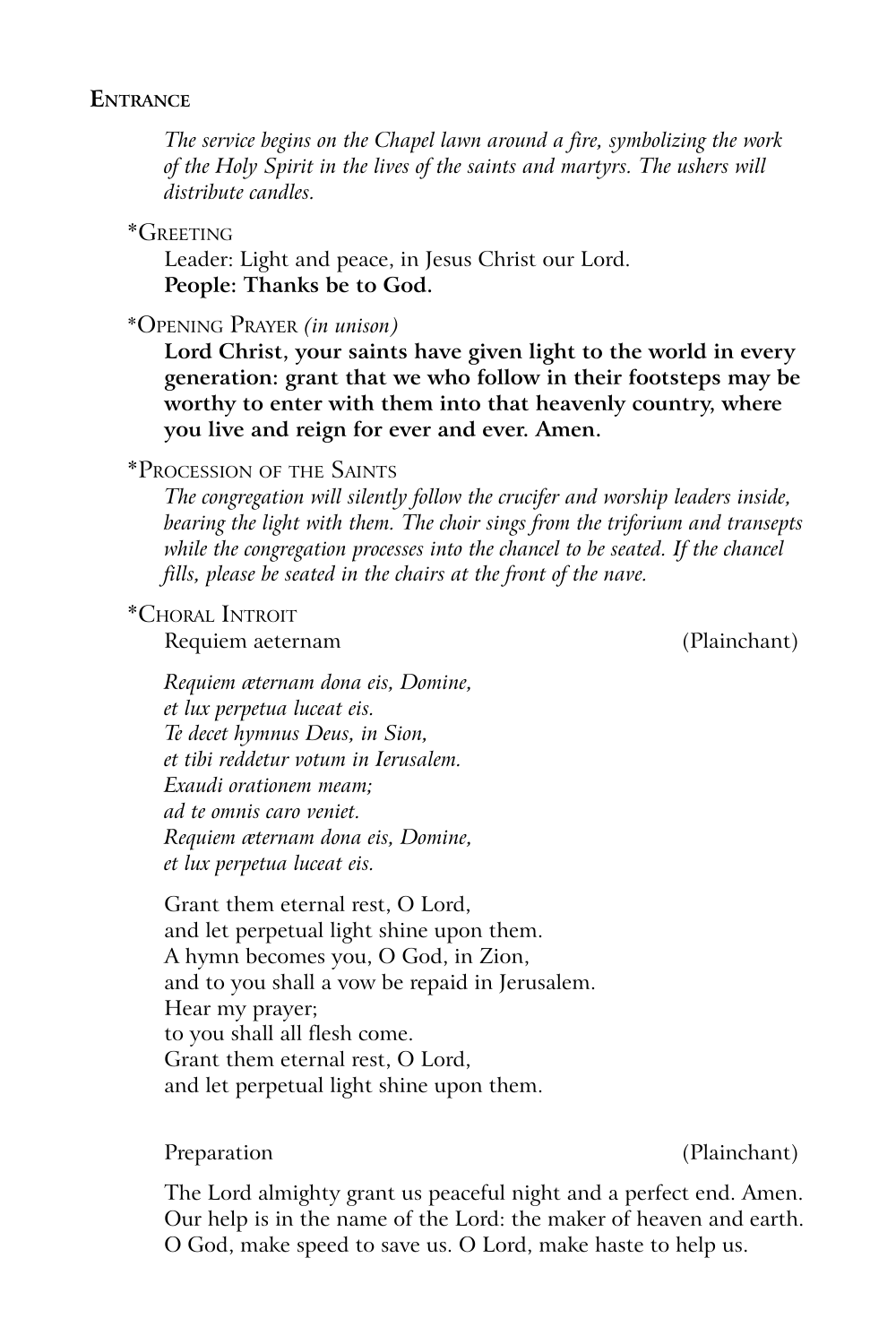Glory be to the Father, and to the Son, and to the Holy Ghost, As it was in the beginning, is now, and ever shall be, world without end. Amen. Praise ye the Lord. The Lord's name be praised.

Lesson (Plainchant)

Come unto me, all ye that labour and are heavy laden, and I will give you rest. Take my yoke upon you, and learn of me; for I am meek and lowly in heart: and ye shall find rest unto your souls. For my yoke is easy, and my burden is light. *—Matthew 11:28-30*

Responsory (Plainchant)

I will lay me down in peace, and take my rest. Into thy hands, O Lord, I commend my spirit. Into thy hands, O Lord, I commend my spirit. For thou hast redeemed me, O Lord, thou God of truth. Into thy hands, O Lord, I commend my spirit. Keep me as the apple of an eye. Hide me under the shadow of thy wings.

## \*Hymn 90

Ye Watchers and Ye Holy Ones **LASST UNS ERFREUEN** 

*You may extinguish your candles.*

## \*Confession

**Almighty and most merciful Father,**

**We have wandered and strayed from your ways like lost sheep. We have followed the devices and desires of our own hearts.**

**We have offended against your holy laws.**

**We have left undone those things that we ought to have done; And we have done those things that we ought not to have done; There is no health in us.**

**But you, O Lord, have mercy upon us sinners.**

**Spare those who confess their faults.**

**Restore those who are penitent, according to your promises declared to us in Christ Jesus our Lord.**

**And grant, O most merciful Father, for his sake,**

**that we may live a disciplined, righteous and godly life,**

t**o the glory of your holy name. Amen.**

*The minister speaks words of assurance.*

## \*The Peace

*All exchange signs and words of God's peace.*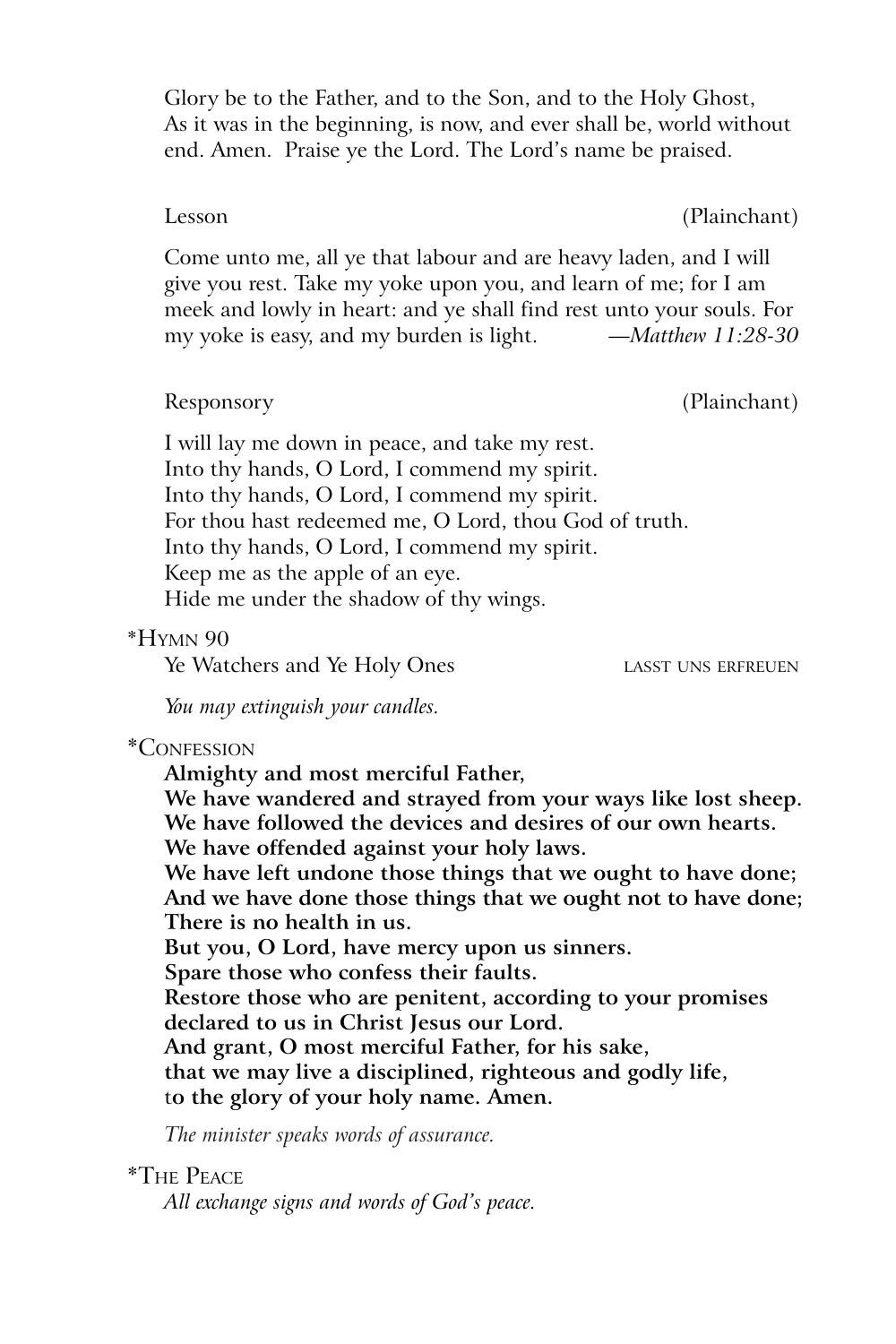### **Proclamation**

Prayer for Illumination *(in unison)*

**O Living God, bring us forth from death to life, so that as the scriptures are read and your word is proclaimed, we, like all of your saints, may be brought to a sure and living faith in your lordship. Amen.**

First Lesson—Isaiah 25:6-9

Lector: This is the word of the Lord. **People: Thanks be to God.**

Witness of the Saints St. Martin of Tours (316-397)

## **ANTHEM**

Circumdederunt me Cristóbal de Morales (1500-1553)

*Circumdederunt me gemitus mortis dolores inferni circumdederunt me.*

The moanings of death have encircled me the sorrows of hell have enclosed me. *—antiphon for the burial of the dead; Psalm 18:5-6*

Witness of the Saints

Sister Juana Inés de la Cruz (1651-1695)

Second Lesson—Revelation 21:1-6a Lector: This is the word of the Lord. **People: Thanks be to God.**

## Witness of the Saints

Paul Chong Hasang (1794-martyred 1839)

#### **ANTHEM**

| I Am the Resurrection and the Life | Thomas Morley  |
|------------------------------------|----------------|
| (from <i>Funeral Sentences</i> )   | (c. 1557-1602) |

I am the resurrection and the life, saith the Lord: he that believeth in me, yea, though he were dead, yet shall he live: And whosoever liveth and believeth in me shall never die. *—John 11:25-26*

I know that my redeemer liveth, and that he shall stand at the latter day upon the earth. And though after my skin, worms destroy this body, yet in my flesh shall I see God: whom I shall see for myself and mine eyes shall behold, and not another. *—Job 19:25-27*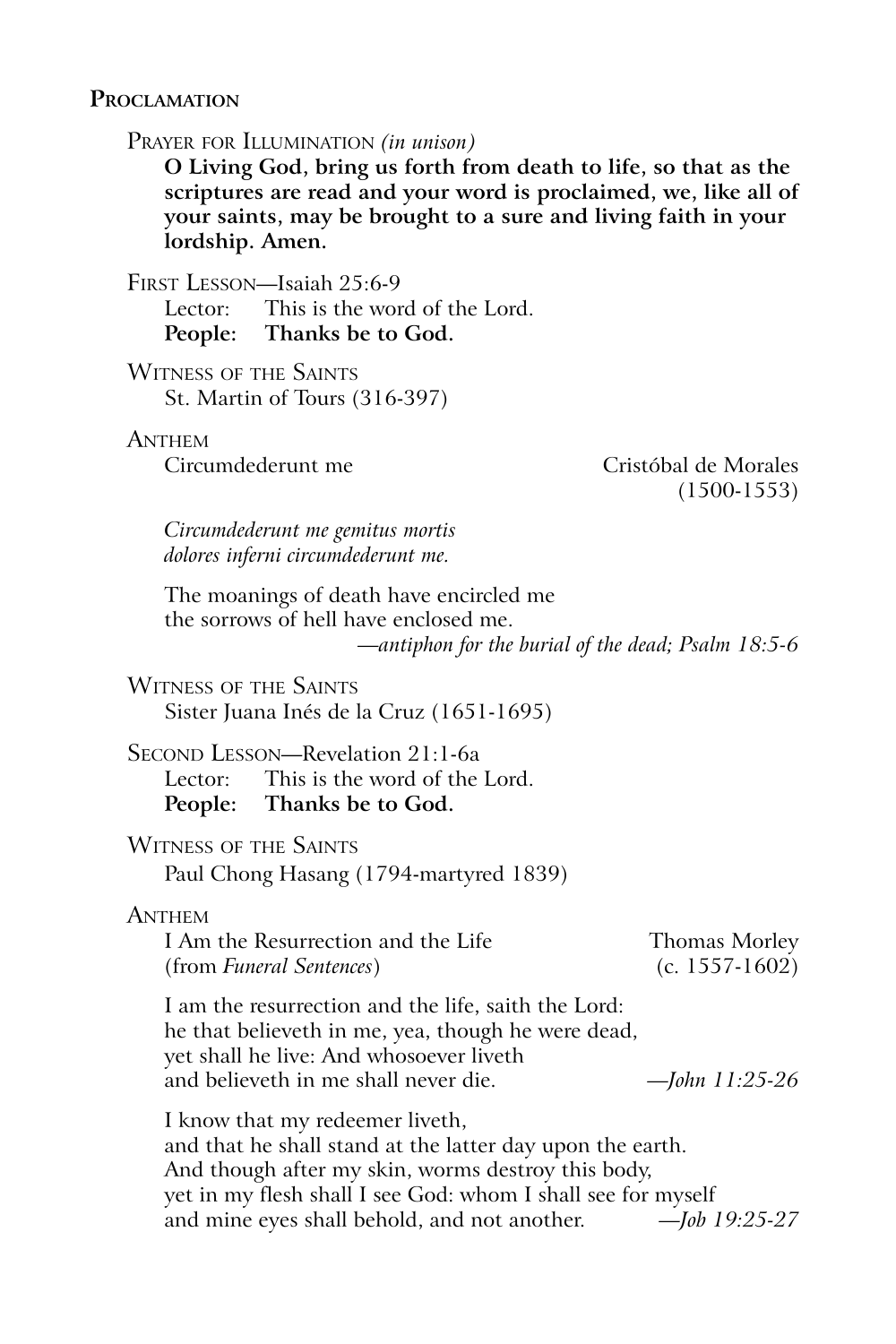We brought nothing into this world, and it is certain we can carry nothing out. The Lord gave and the Lord hath taken away. blessed be the name of the Lord. *—Job 1:21*

Witness of the Saints Pauli Murray (1910-1985)

\*Gospel Lesson—John 11:32-44 Lector: This is the word of the Lord. **People: Thanks be to God.**

## **Response**

\*The Nicene Creed

**We believe in one God, the Father, the Almighty, maker of heaven and earth, of all that is, seen and unseen.**

**We believe in one Lord, Jesus Christ, the only Son of God, eternally begotten of the Father, God from God, Light from Light, true God from true God, begotten, not made, of one Being with the Father; through him all things were made.**

**For us and for our salvation he came down from heaven, was incarnate of the Holy Spirit and the Virgin Mary and became truly human. For our sake he was crucified under Pontius Pilate; he suffered death and was buried. On the third day he rose again in accordance with the Scriptures; he ascended into heaven and is seated at the right hand of God the Father. He will come again in glory to judge the living and the dead, and his kingdom will have no end.**

**We believe in the Holy Spirit, the Lord, the giver of life, who proceeds from the Father and the Son, who with the Father and the Son is worshiped and glorified, who has spoken through the prophets.** 

**We believe in the one holy catholic and apostolic church. We acknowledge one baptism for the forgiveness of sins. We look for the resurrection of the dead, and the life of the world to come. Amen.**

Greeting and Call to Prayer

Leader: The Lord be with you. **People: And also with you**. Leader: Let us pray.

Prayers of the People *The congregation responds to each petition, "Hear our prayer."*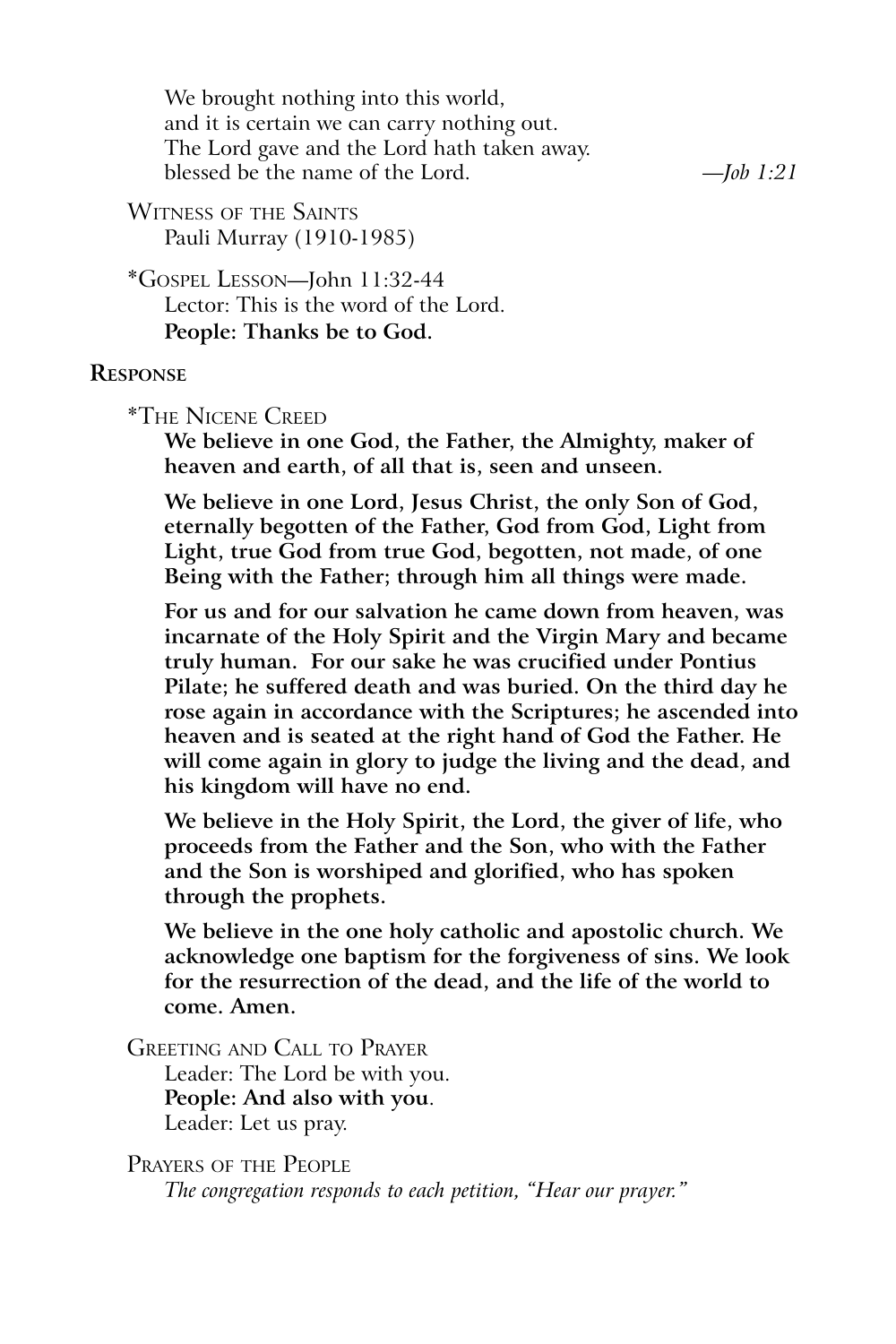**Thanksgiving and Communion**

\*The Great Thanksgiving *Musical Setting D, on page 23 of the hymnal*

\*The Lord's Prayer *(number 895 in the hymnal, in unison)*

Sharing of the Bread and Wine

Music During Distribution

#### **ANTHEM**

The Souls of the Righteous Geraint Lewis

(b. 1958)

But the souls of the righteous are in the hand of God, And no torment will ever touch them. In the eyes of the foolish they seemed to have died, And their departure was thought to be a disaster,

And their going from us to be their destruction;

But they are at peace.

For though in the sight of others they were punished,

Their hope is full of immortality.

Having been disciplined a little, they will receive great good,

Because God tested them and found them worthy of himself.

Those who trust in him will understand truth,

And the faithful will abide with him in love,

Because grace and mercy are upon his holy ones,

And he watches over his elect. *—Wisdom 3:1-3*

\*Prayer After Communion

**Eternal God, we give you thanks for this holy mystery in which you have given yourself to us. We praise you that through this meal you assure us that we are living members of the Body of Christ and heirs of your eternal kingdom. Grant that we may go into the world in the strength of your Spirit, to give ourselves for others, in the name of Jesus Christ our Lord Amen.**

### **Sending Forth**

\*Benediction

\*The Sharing of the Light *The choir sings* Te lucis ante terminum *while candles are lit.*

Before the ending of the day, (Plainchant)

Creator of the world we pray,

That with thy wonted favour thou

Wouldst be our guard and keeper now.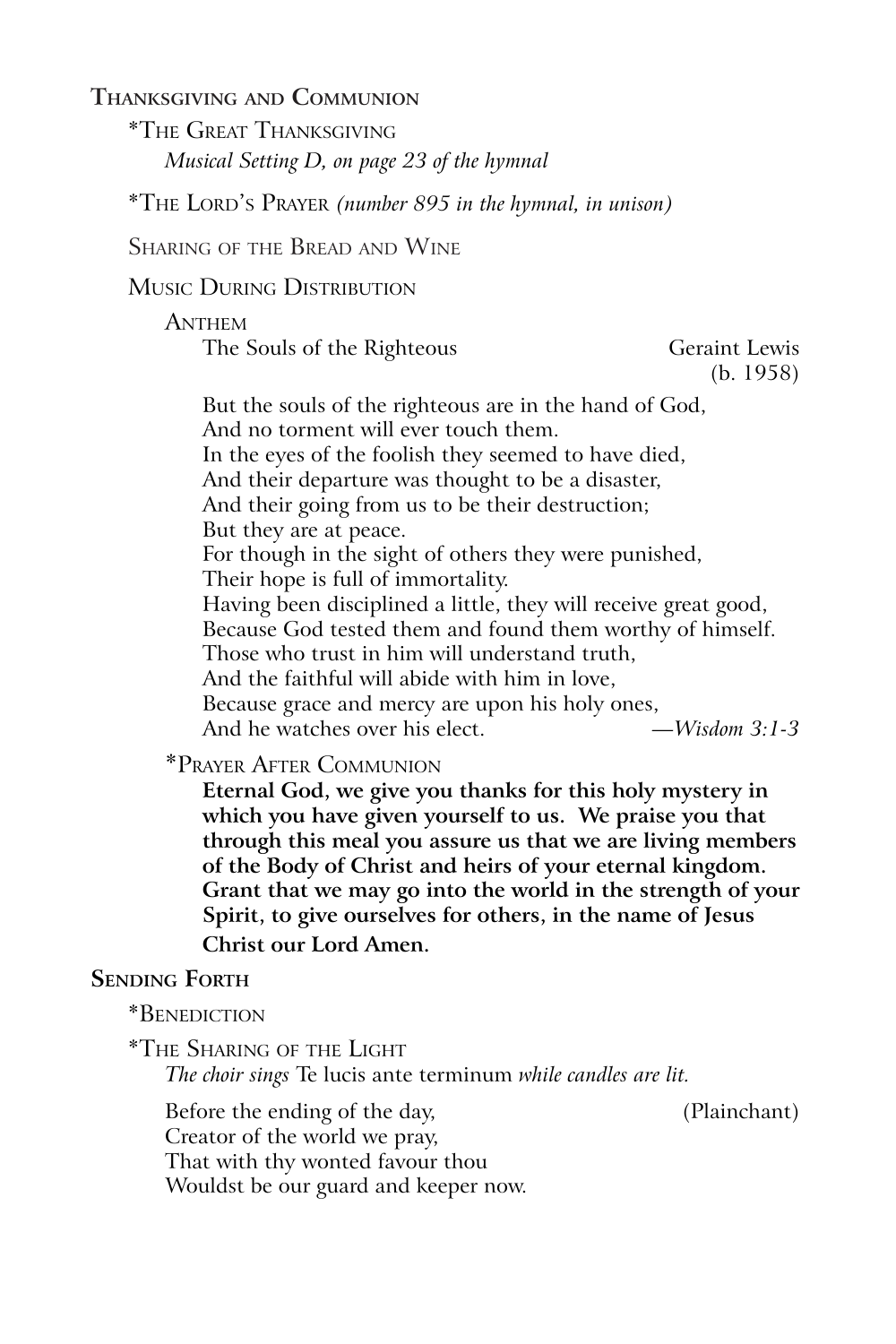From all ill dreams defend our eyes, From nightly fears and fantasies; Tread underfoot our ghostly foe, That no pollution we may know.

O Father, that we ask be done, Through Jesus Christ, thine only Son; Who, with the Holy Ghost and thee, Doth live and reign eternally.

#### \*Hymn 709

Come, Let Us Join Our Friends Above FOREST GREEN

\*Recessional

*At the hymn's conclusion, the crucifer and torches will lead a candlelight recession out of the chancel, signifying the light of Christ into the world. Please feel free to remain in the chancel for the organ postlude if you would prefer. Should you need to leave, please do so quietly and respectfully.*

#### **POSTLUDE**

*Apparition de l'église éternelle*  $\qquad \qquad$  Olivier Messiaen (Vision of the Eternal Church) (1908-1992)

\**All who are able may stand.*